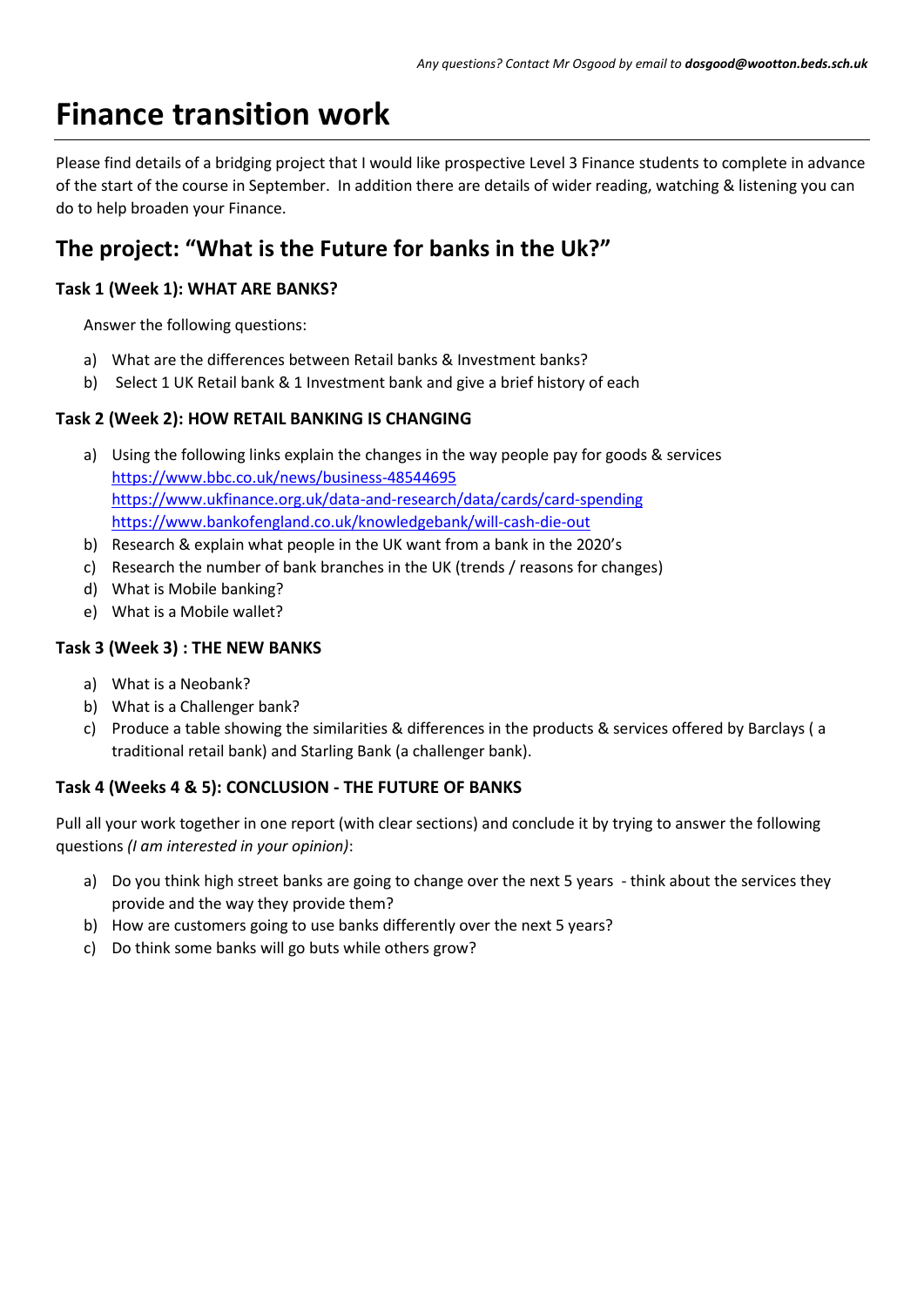### **Recommended summer reading. listening and watching to prepare for Economics**

#### **Websites:**

- The Bank of England <https://www.bankofengland.co.uk/>
- The Money Advice service <https://www.moneyadviceservice.org.uk/en>
- Money saving expert <https://www.moneysavingexpert.com/>
- Moneywise <https://www.moneywise.co.uk/>
- Uk Finance <https://www.ukfinance.org.uk/>
- Investopedia <https://www.investopedia.com/>

#### **Great for Finance in the news:**

- Financial times <https://www.ft.com/>
- BBC News (Business section) <https://www.bbc.co.uk/news/business/>
- The Guardian (Business section) <https://www.theguardian.com/uk/business>
- The Independent (money section) <https://www.independent.co.uk/money>
- This is money <https://www.thisismoney.co.uk/money/index.html>

#### **Books:**

- Rich Dad Poor Dad: What the rich teach their children *Robert Kiyosaki*
- Freakonomics / Superfreakonomics / Think like a Freak *Stephen J. Dubner and Steven D. Levitt*
- The Undercover Economist / The Undercover Economist Strikes Back *Tim Harford*
- Fifty Things that made the modern economy *Tim Harford*

#### **Podcasts**

- Freakonomics radio
- Money box (Radio 4)
- More or less (Radio 4)
- Cautionary tales Tim Harford
- 50 inventions that shaped the modern economy Tim Harford
- Simon Evans goes to market Radio 4 series